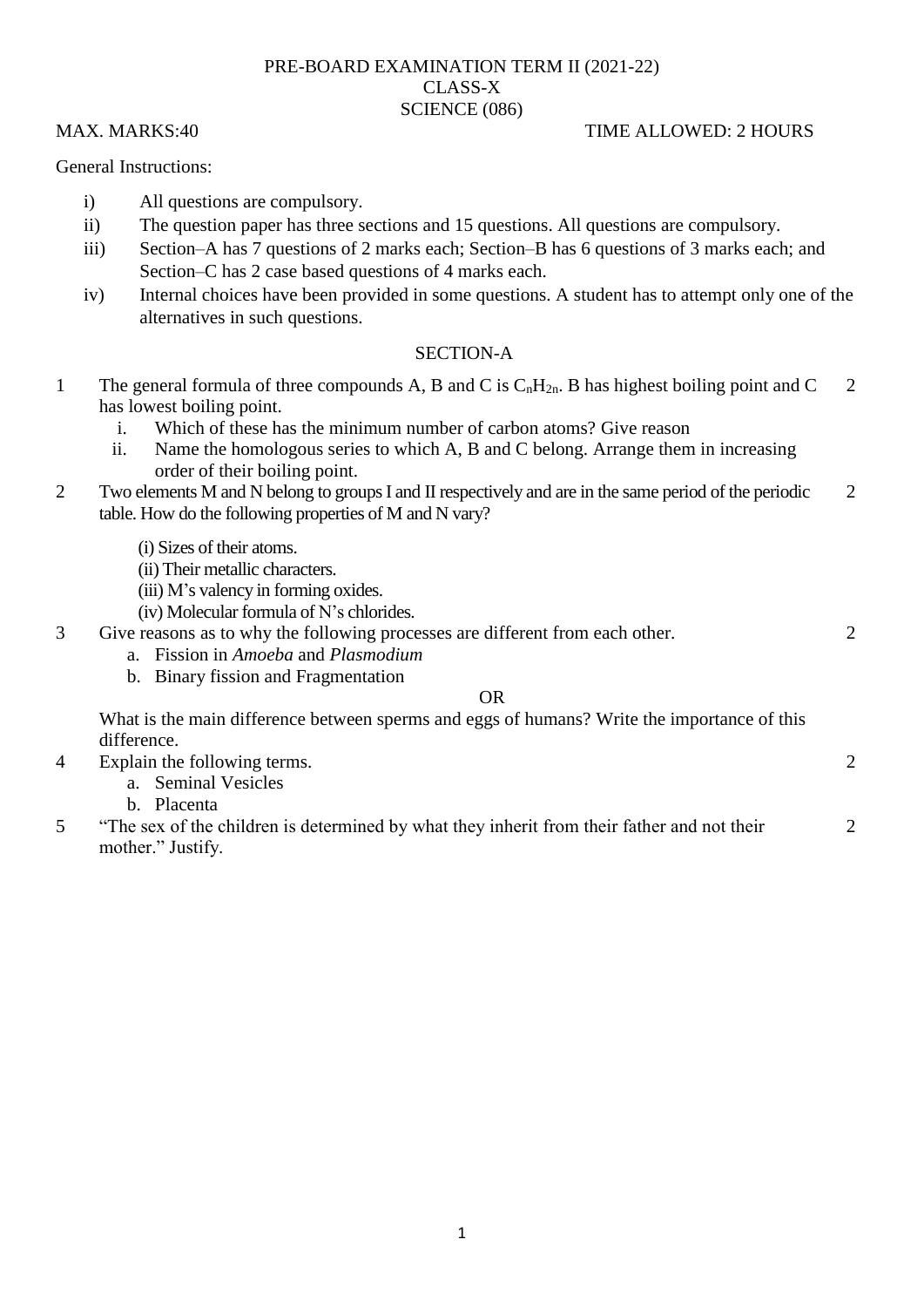- 6 A student makes an arrangement to study electromagnetic induction, as shown What change in the galvanometer needle would she observe when the strong bar magnet is
	- a. kept stationary at a distance from the coil?
	- b. pulled away from the coil?

OR

Two circular coils−C1 and C2 are kept close to each other as shown in the diagram. Coil C1 is connected to a battery and key and coil C2 with a  $C<sub>1</sub>$  $C<sub>2</sub>$ galvanometer.

State your observation in the galvanometer when key K is closed. Name the phenomenon involved.



7 How can we help in reducing the problem of waste disposal? Give any two methods.

OR

Why is energy flow in an ecosystem unidirectional?

## SECTION – B

- 8 a) Write any one similarity and difference between cyclohexane and benzene. Also draw their structures.
	- b) Draw the electron dot structure of Ethene. Why such compounds have low melting and boiling points?

## OR

An aldehyde as well as a ketone can be represented by the same molecular formula, say  $C_3H_6O$ . Write their structures and name them. State the scientific relation between the two.

- 9 An element "X" belongs to 3rd period and group 16 of the Modern Periodic Table.
	- (a) Determine the number of valence electrons and the valency of "X".
	- (b) Molecular formula of the compound when "X" reacts with hydrogen and write its electron dot structure.
	- (c) Name the element "X" and state whether it is metallic or non-metallic.
- 10 A pea plant with violet flowers (VV) was crossed with another pea plant with white flowers (vv). F1 generation was allowed to self-pollinate and F2 generation was obtained. Based on this, answer the following questions. 3
	- a. What would be the phenotype of plants in the F1 generation?
	- b. What would be the percentage of white-flowered plants in the F2 generation?
	- c. What would be the ratio of vv:Vv in F2 generation?
- 11 (i) Identify the circuit from the following circuit diagrams in which heat produced in the resistor or combination of resistors connected to a 12 V battery will be – 3



(a) Maximum

3

3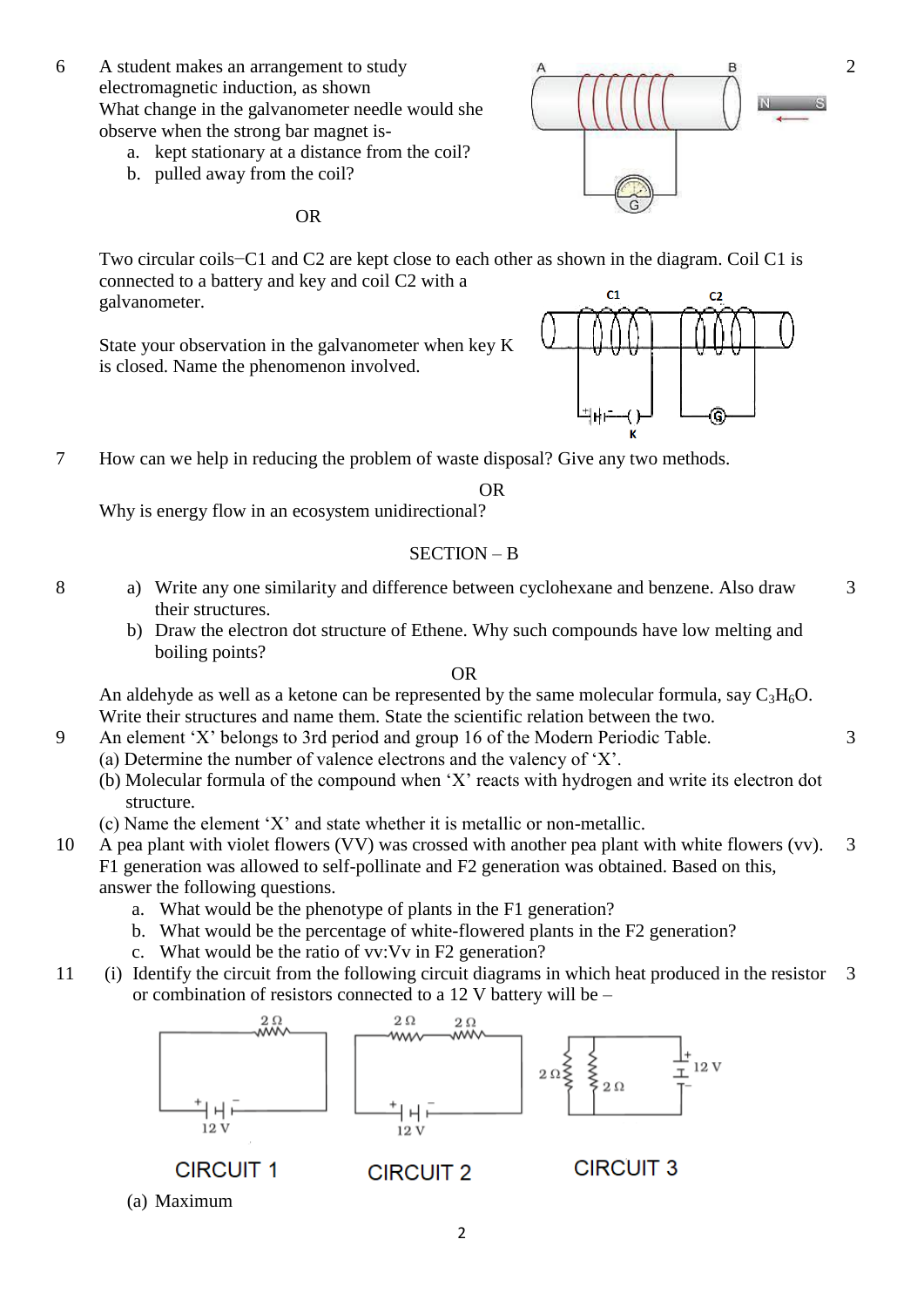(b) Minimum

(ii) Identify the circuit from the following circuit diagrams in which the electrical components have been properly connected-



12 How you would connect three resistors each of resistance 6 ohm so that the combination has a 3 resistance of (i) 9 ohm (ii) 4 ohm Draw diagrams to justify your answers.

OR

How can three resistors of resistances 2 Ohm, 3 Ohm and 6 Ohm be connected to give a total resistance of (a) 4 Ohm, (b) 1 Ohm?

Draw diagrams to justify your answers.

13 What is meant by a food chain? "The number of trophic levels in a food chain is limited." Give reason to justify this statement. 3

## SECTION – C

This section has 02 case-based questions (14 and 15). Each case is followed by 03 sub-questions (a, b and c). Parts **a** and **b** are compulsory. However, an internal choice has been provided in part **c**

- 14 An angiospermic plant having red flowers when crossed with another having the same coloured flowers, produced 40 progenies, out of which 30 plants were with red flowers and 10 plants were with white flowers. If gene for red flower is R and gene for white flower is r, then find out: 4
	- a. What is the possible genotype of parent plants? (1)
	- b. Which are the dominant and recessive traits? (1)
	- c. Mention the ratio of red-flowered plants to white-flowered plants in F2 generation. Which type of cross is this? (2)

### OR

What will be the possible colours of flowers in the offsprings produced if one of the parent plants in the above mentioned cross is cross-pollinated with a white-flowered pea plant? Which type of cross is this? (2)

15 In a model of the Hydrogen atom, the electron moves in a circular orbit around the proton. The 4electron passes by a particular point on the loop in a certain time so that we can calculate a current  $I = Q/t$ .



An electron that orbits a proton in a hydrogen atom is, therefore, similar to current flowing through a circular wire. A current carrying conductor has a magnetic field associated with it.

It is, therefore, reasonable to conclude that a hydrogen atom produces a magnetic field and interacts with other magnetic fields.

- a. Draw the magnetic field lines around a circular coil carrying current, also show the direction of the current in the coil.
- b. Magnetic field lines never cross each other, why?